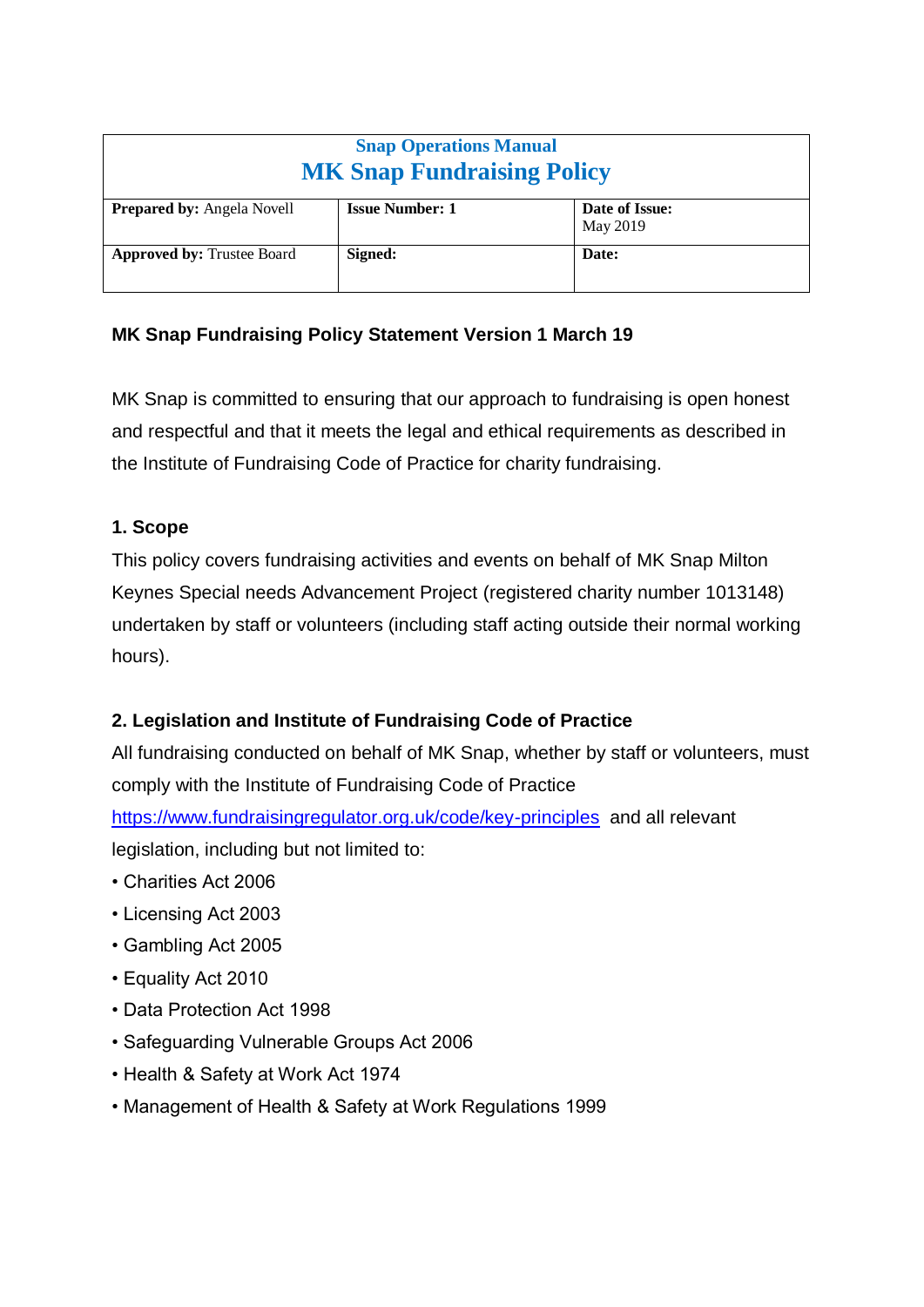Staff or volunteers fundraising for MK Snap must also comply with the charity's policies and procedures.

It is the charity's policy for a risk assessment to be carried out during the planning stage of any fundraising event and for a copy of this risk assessment to be forwarded to Head of Support Services [steph.passfield@mksnap.org](mailto:steph.passfield@mksnap.org) for approval.

### **3. Fundraising enquiries**

Full details of any enquiry regarding fundraising received by a staff member must be reported in writing to the Fundraising team within 2 days of receipt. Notification should be by email to Charlie.davies@mksnap.org or by post to Fundraising, MK Snap, 20 Bourton Low, Walnut Tree, Milton Keynes MK7 7DE

### **4. Registration of fundraising activity**

Anyone wishing to fundraise for MK Snap must first register their proposed activity with the Fundraising team by emailing [charlie.davies@mksnap.org](mailto:charlie.davies@mksnap.org) for approval. Anyone fundraising in aid of MK Snap who has not first registered their activity as outlined above will be deemed to be acting independently of MK Snap and, as such, the charity takes no responsibility for their actions.

# **5. Handling of donations and funds raised**

Funds raised for MK Snap belong to the charity and, once collected, must be paid over to the charity in a timely manner. The handling of donations and fundraised monies must comply with MK Snap procedures for cash handling.

- All funds raised or donations received by MK Snap must be reported in writing to the Fundraising team and the following information must be provided:
- Exact amount of the donation or funds raised;
- In the case of a donation, the title, full name, postal address including postcode, telephone and email address of the donor. Also, whether the donation is an unrestricted donation or whether it has been made for a specific budgeted item or approved special project;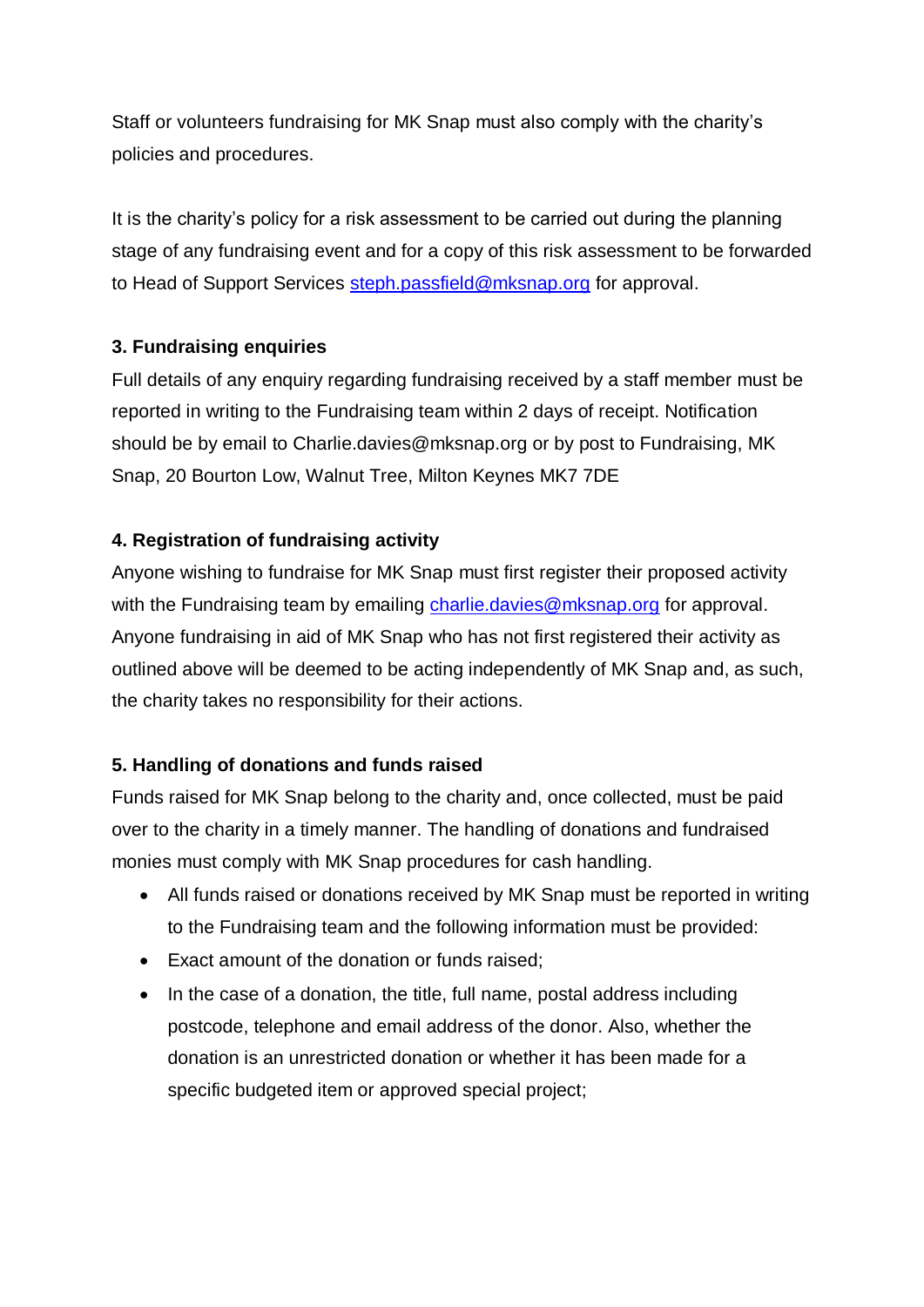- In the case of funds raised, the title, full name, postal address including postcode, telephone and email address of the fundraiser, plus the type and date of the fundraising event or activity undertaken;
- How funds have been received (eg. cash, cheque).

Any staff member accepting cash donations on behalf of MK Snap must provide the donor with a receipt and must comply with fundraising guidance.

Anyone accepting donations of funds or gifts in kind in person on behalf of MK Snap should verbally thank the donor on behalf of the charity.

All donations and funds raised must be recorded on the charity's fundraising database by Head of Support Services. A thank you letter or email will be issued to the donor or fundraiser by the Fundraising team within 7 working days of receipt of funds, unless the individual has expressly asked not to be contacted and in line with our privacy policy [www.mksnap.org](http://www.mksnap.org/) In the case of donations being made by individuals, a Gift Aid declaration form will be sent out by the Fundraising team with the thank you letter.

#### **6. Applications for funding or support**

Staff members, other than the Fundraising team, are not authorised to apply for funding or grants to companies, grant-making trusts and foundations, philanthropic groups or public bodies. Services wishing to contact companies or philanthropic groups for volunteers or support in kind, should contact the Fundraising team before doing so and await written authorisation to proceed.

#### **7. Use of branding**

All fundraising undertaken on behalf of MK Snap must be corporately branded, using approved sponsorship forms and posters. Any documentation produced relating to fundraising must display the charity registration number.

#### **8. Unauthorised activities**